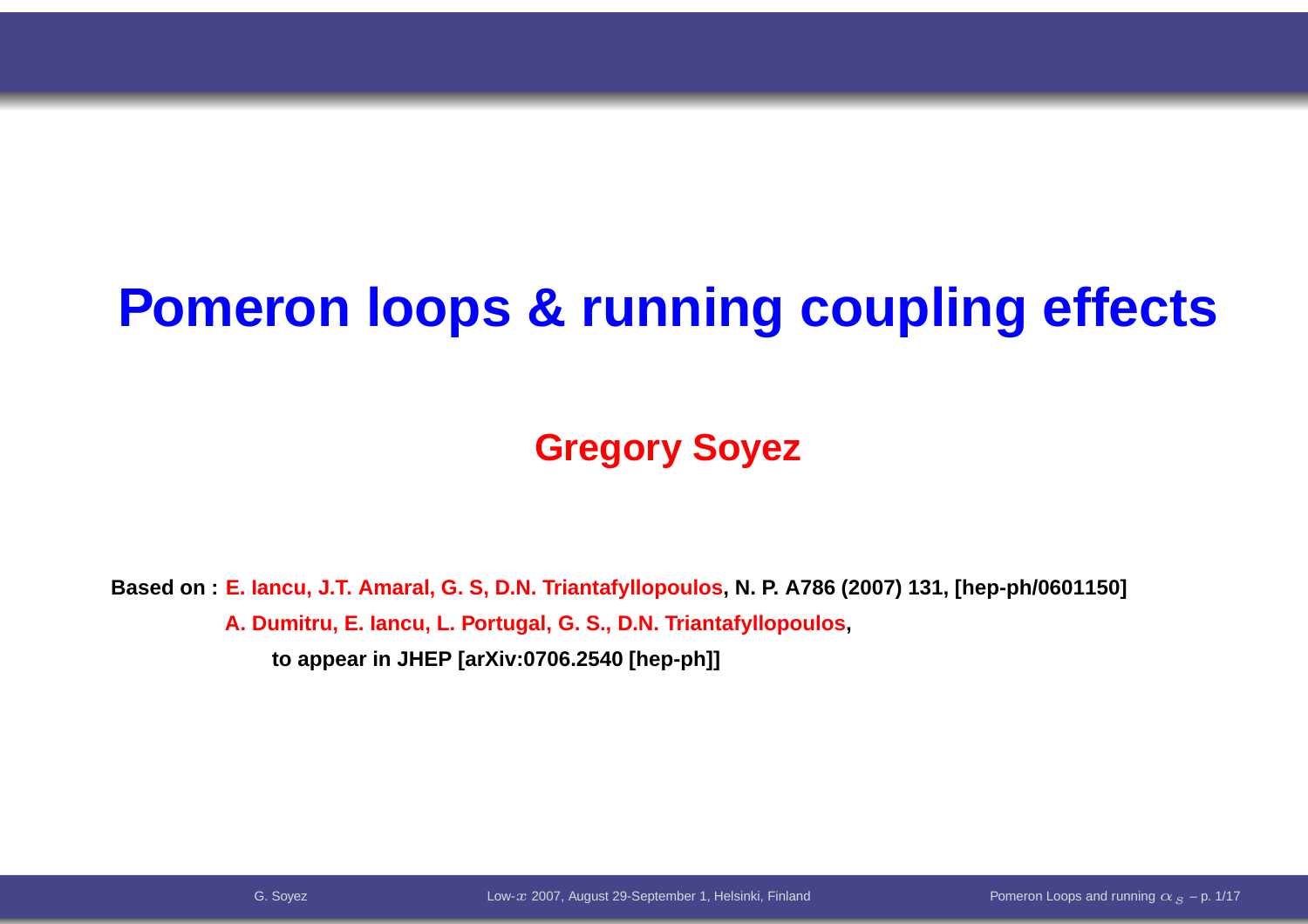#### **Outline**

- build <sup>a</sup> simple toy-model: evolution based on:
	- based on high-energy QCD QCD (dipole model <sup>+</sup> JIMWLK saturation)
	- easily simulated with and without running coupling
- Known properties:
	- Mean-field approximation: geometric scaling $\bullet$
	- Fixed-coupling fluctuations: diffusive scaling
- New results:

Pomeron loops together with Running coupling effects

Conclusions and perspectives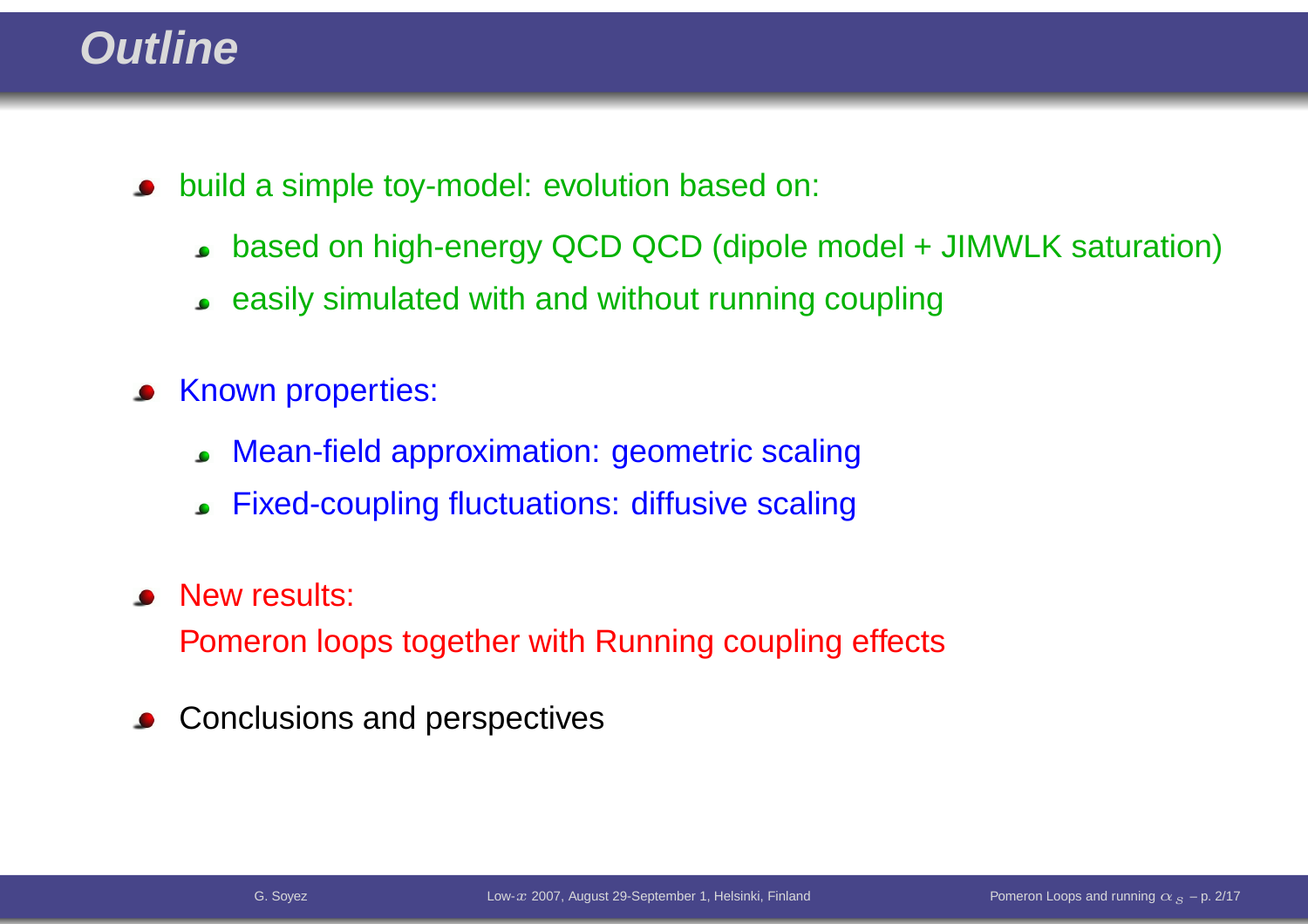#### **Reaction-diffusion in high-energy QCD**

Dipole model:

 $\partial_{\bar{\alpha}Y}T(r;Y)=\chi_{BFKL}\otimes T(r;Y)$  $\,^2$  $^{2}(r;Y)+\sqrt{\kappa \alpha _{s}^{2}}$  ${}_s^2T(r;Y)\nu(r;Y)$ 

sF-KPP equation in statistical physics:

 $\partial_{\bar{\alpha}Y}u(r;Y)=(\nabla^2_r$  $r^2+1)u(r;Y)$  $- \, u$ 2 $\sqrt[2]{r;Y}) + \sqrt{u(r;Y)/N} \nu(r;Y)$ 

- Linear growth (BFKL)
- saturation (BK) $\bullet$
- discretisation effects (fluctuations, pomeron loops)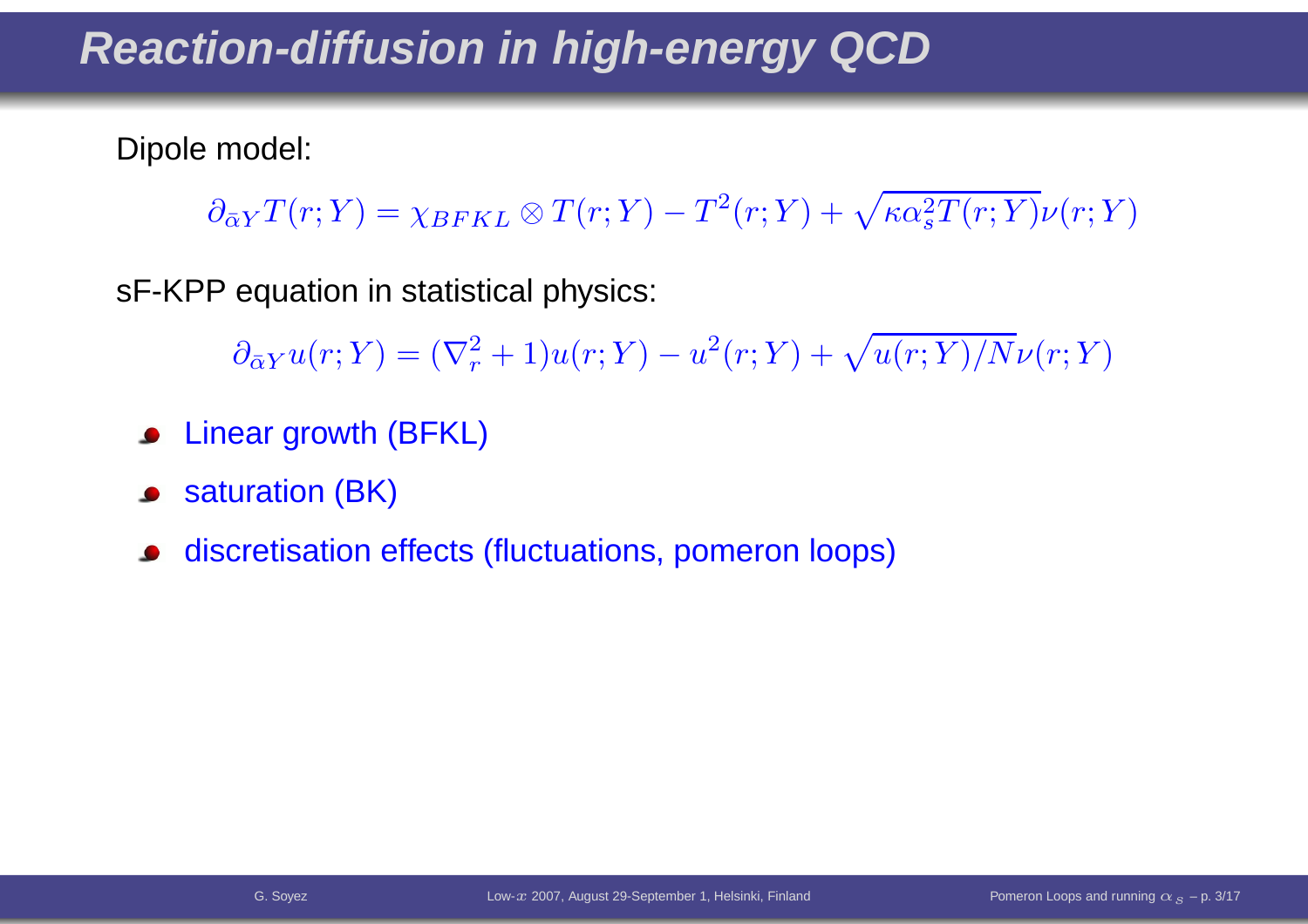#### **Reaction-diffusion in high-energy QCD**

Dipole model:

 $\partial_{\bar{\alpha}Y}T(r;Y)=\chi_{BFKL}\otimes T(r;Y)$  $\,^2$  $^{2}(r;Y)+\sqrt{\kappa \alpha _{s}^{2}}$  ${}_s^2T(r;Y)\nu(r;Y)$ 

sF-KPP equation in statistical physics:

 $\partial_{\bar{\alpha}Y}u(r;Y)=(\nabla^2_r$  $r^2+1)u(r;Y)$  $- \, u$ 2 $\sqrt[2]{r;Y}) + \sqrt{u(r;Y)/N} \nu(r;Y)$ 

- **•** Linear growth (BFKL)
- saturation (BK)
- discretisation effects (fluctuations, pomeron loops)

High-energy QCD evolution  $\equiv$  reaction-diffusion problem

$$
A \rightleftharpoons A + A \qquad A_i \rightarrow A_{i \pm 1}
$$

Saturation ≡ recombination in the wavefunction<br>———————————————————— **BUT**: This is effective: there is no dipole recombination in QCD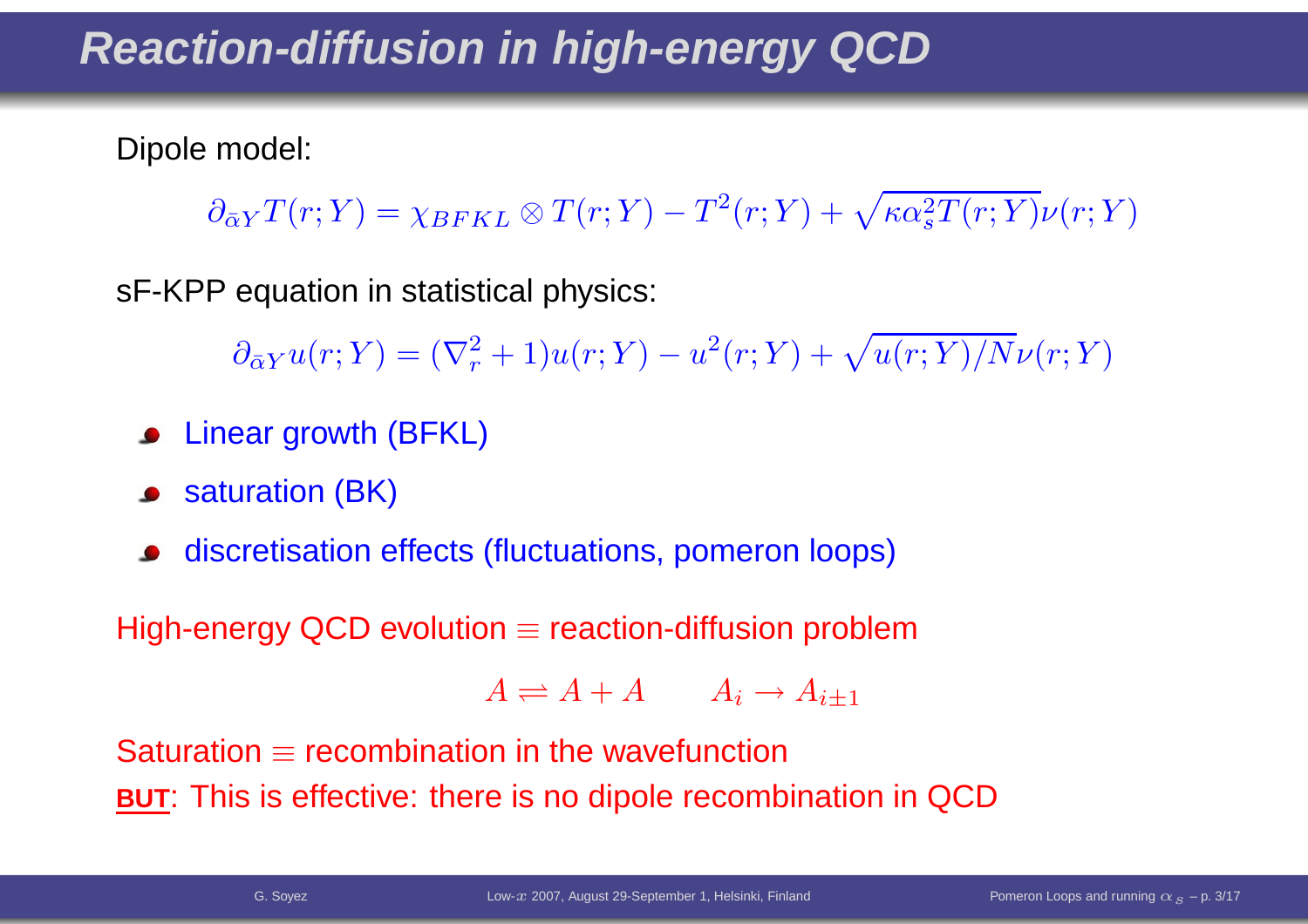#### **The JIMWLK saturation mechanism**

#### Colour Glass Condensate: evolution <u>a la</u> JIMWLK



- Coherent emission of new gluonssaturation  $\equiv$  saturation of the rate of emission
- Classical field: no discretisation, no fluctuation $\bullet$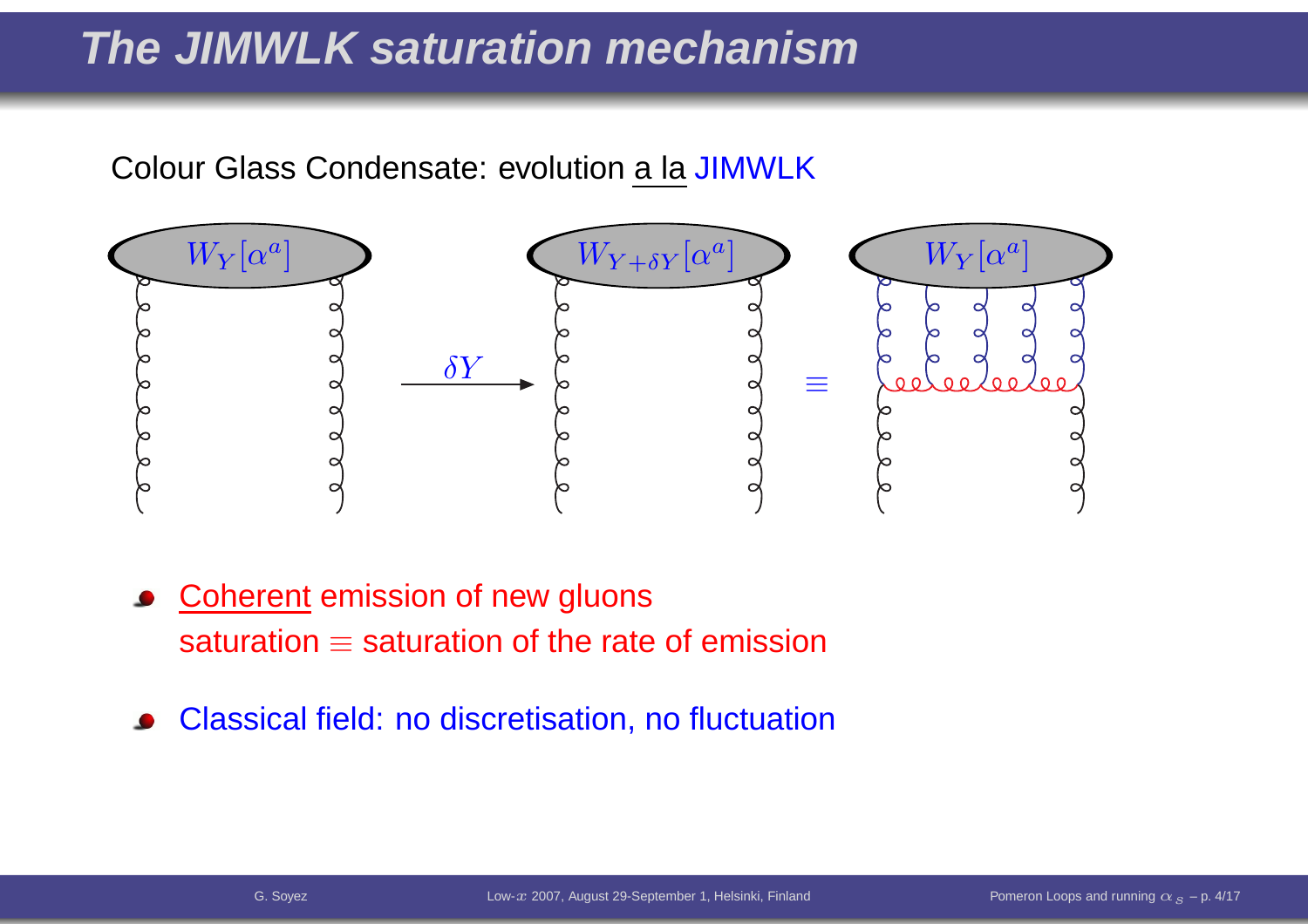## **A toy model for high-energy scattering (1/2)**

<u>IDEA</u>: a model with fluctuations and saturation <u>a la</u> JIMWLK

- stochastic with discrete particle number (fluctuations)
- only emissions with <sup>a</sup> saturating rate (JIMWLK)

Master equation ( $x_i = \log(r_i^2)$  $\binom{2}{i}$ 

$$
\partial_Y P(\vec{n}; Y) = \sum_i \underbrace{f_i(\vec{n} - \vec{e_i}) P(\vec{n} - \vec{e_i}; Y)}_{\text{gain}} - \underbrace{f_i(\vec{n}) P(\vec{n}; Y)}_{\text{loss}}
$$

- $P(\vec{n};Y)$   $\equiv$  probability to have  $n_i$  particles at lattice site  $i$  and rapidity  $Y$
- $f_i(\vec{n})\equiv$  deposit rate i.e. probability to emit a new gluon at site  $i$  from the  $\vec{n}$  gluons present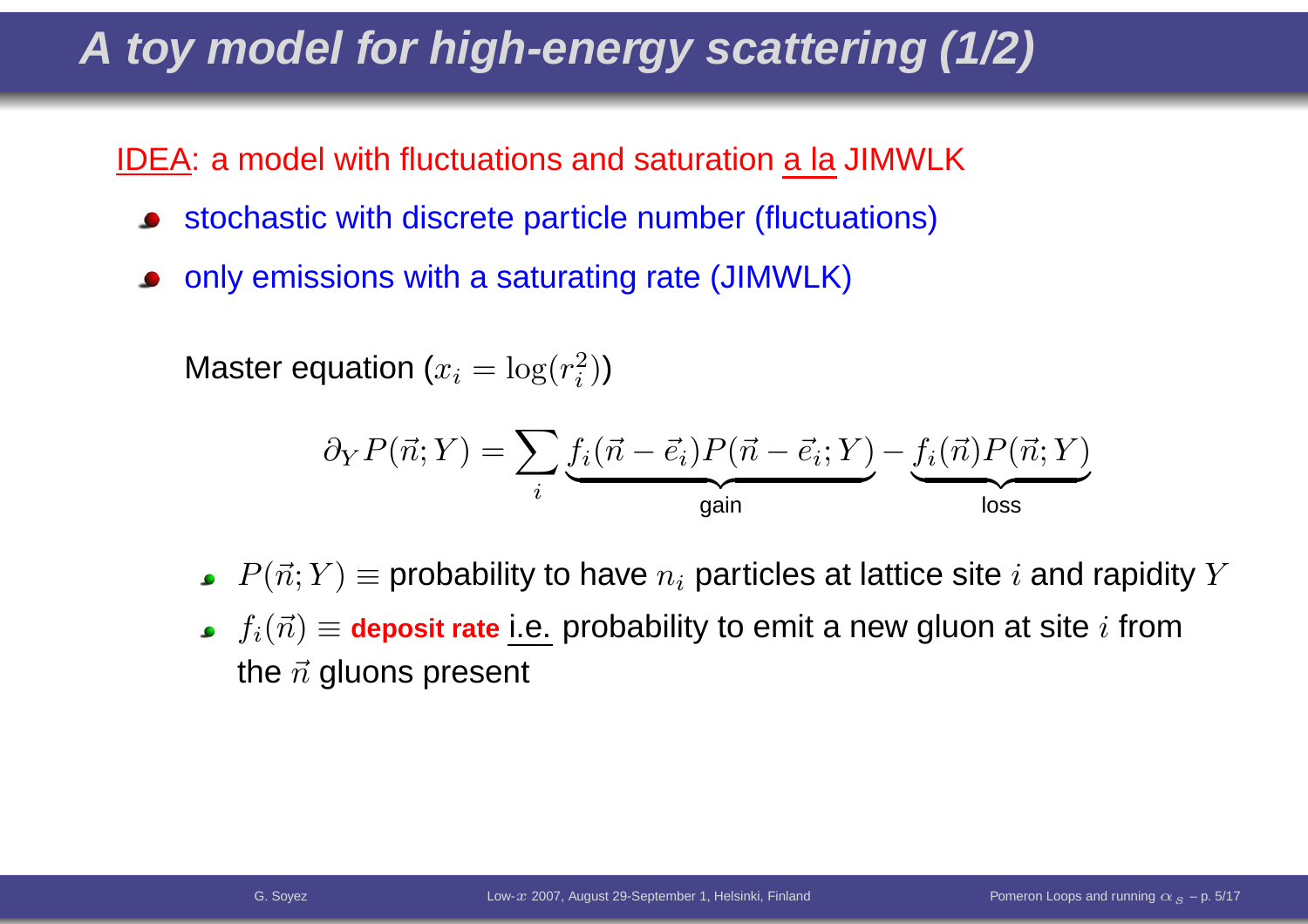## **A toy model for high-energy scattering (1/2)**

<u>IDEA</u>: a model with fluctuations and saturation <u>a la</u> JIMWLK

- stochastic with discrete particle number (fluctuations)
- only emissions with <sup>a</sup> saturating rate (JIMWLK)

Master equation ( $x_i = \log(r_i^2)$  $\binom{2}{i}$ 

$$
\partial_Y P(\vec{n}; Y) = \sum_i \underbrace{f_i(\vec{n} - \vec{e_i}) P(\vec{n} - \vec{e_i}; Y)}_{\text{gain}} - \underbrace{f_i(\vec{n}) P(\vec{n}; Y)}_{\text{loss}}
$$

factorized scattering between left and right movers

$$
S(Y) = \sum_{\vec{m},\vec{n}} P_L(\vec{m}; Y_0) P_R(\vec{n}; Y - Y_0) \prod_{i,j} \sigma_{ij}^{m_i n_j}
$$

 $\sigma_{ij} = 1$  $\tau_{ij}$ , with  $\tau_{ij}=\mathcal{O}(\alpha_s^2$  $_s^2$ ) the elementary scattering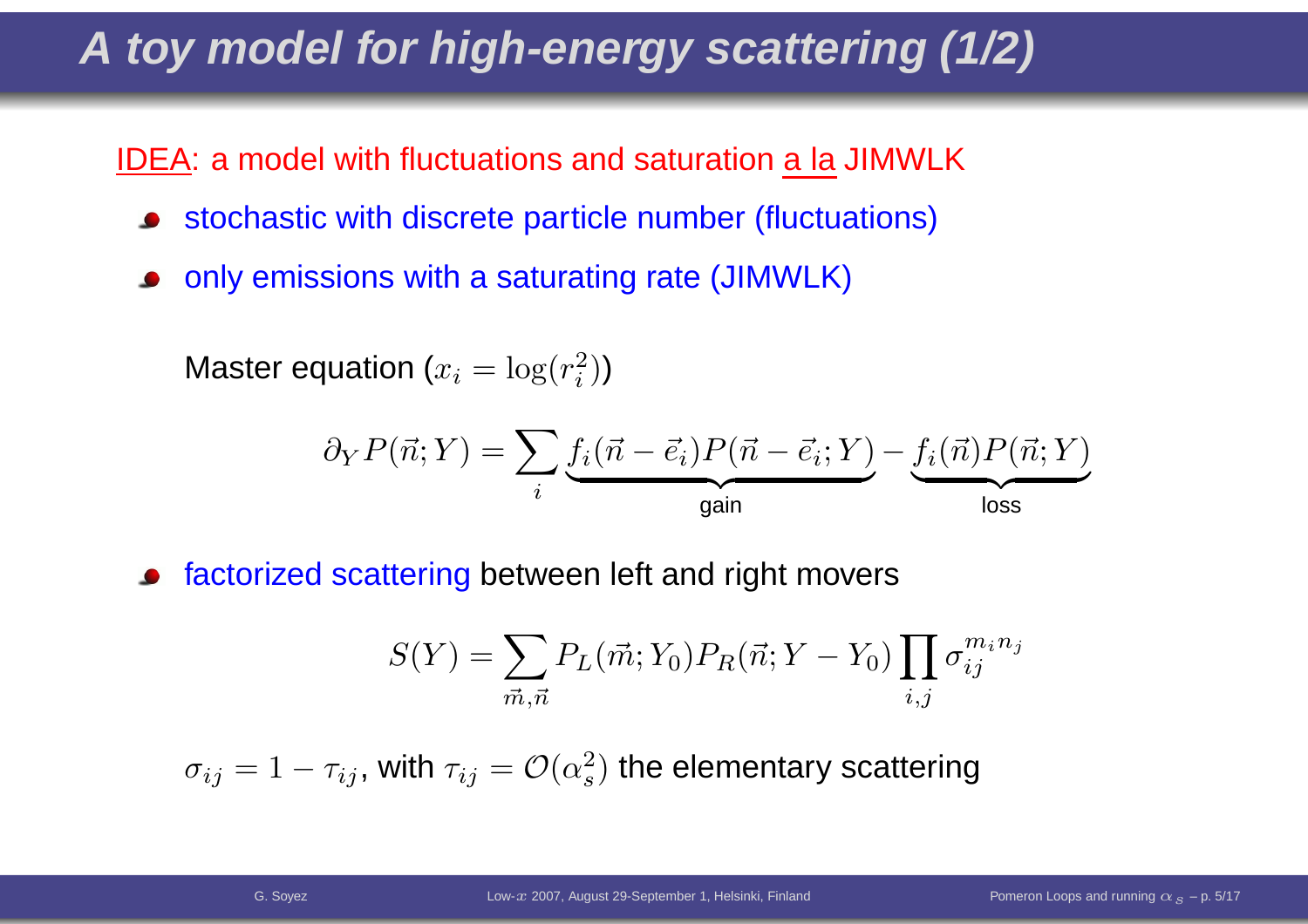## **A toy model for high-energy scattering (1/2)**

<u>IDEA</u>: a model with fluctuations and saturation <u>a la</u> JIMWLK

- stochastic with discrete particle number (fluctuations)
- only emissions with <sup>a</sup> saturating rate (JIMWLK)

Master equation ( $x_i = \log(r_i^2)$  $\binom{2}{i}$ 

$$
\partial_Y P(\vec{n}; Y) = \sum_i \underbrace{f_i(\vec{n} - \vec{e_i}) P(\vec{n} - \vec{e_i}; Y)}_{\text{gain}} - \underbrace{f_i(\vec{n}) P(\vec{n}; Y)}_{\text{loss}}
$$

factorized scattering between left and right movers

$$
S(Y) = \sum_{\vec{m}, \vec{n}} P_L(\vec{m}; Y_0) P_R(\vec{n}; Y - Y_0) \prod_{i,j} \sigma_{ij}^{m_i n_j}
$$

 $\sigma_{ij} = 1$  $\tau_{ij}$ , with  $\tau_{ij}=\mathcal{O}(\alpha_s^2$  $_s^2$ ) the elementary scattering

boost invariance  $\partial_{Y_0}S(Y)=0$  to constrain  $f_i$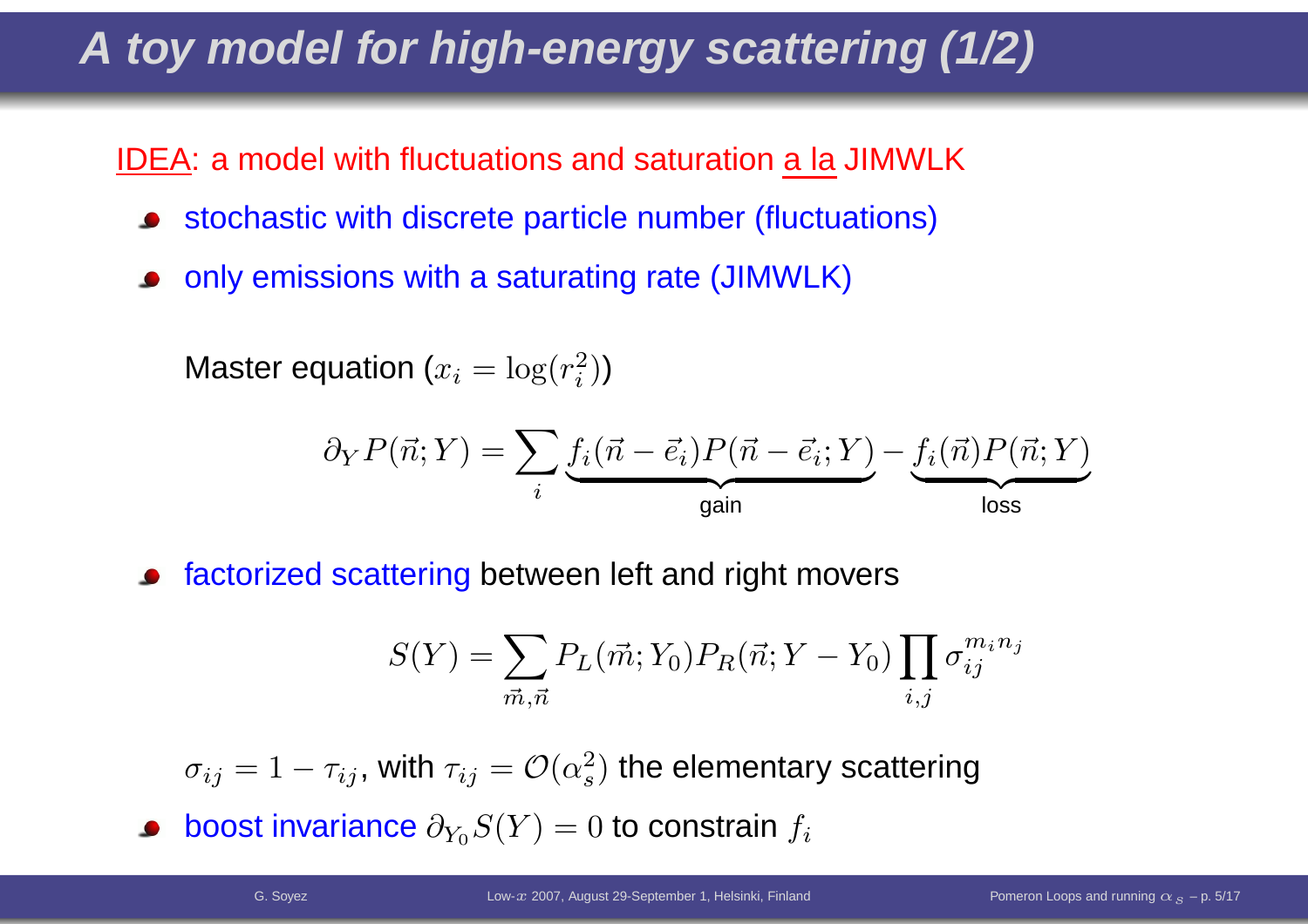### **A toy model for high-energy scattering (2/2)**

(Modulo <sup>a</sup> couple of simple assumptions) this fixes the emission/deposit rate

$$
f_i(\vec{n}) = \frac{\alpha_s}{\tau} \prod_j \left(1 - \sigma_{ij}^{n_j}\right) \propto \begin{cases} \alpha_s n & \text{at small densities} \\ 1/\alpha_s & \text{at saturation} \end{cases}
$$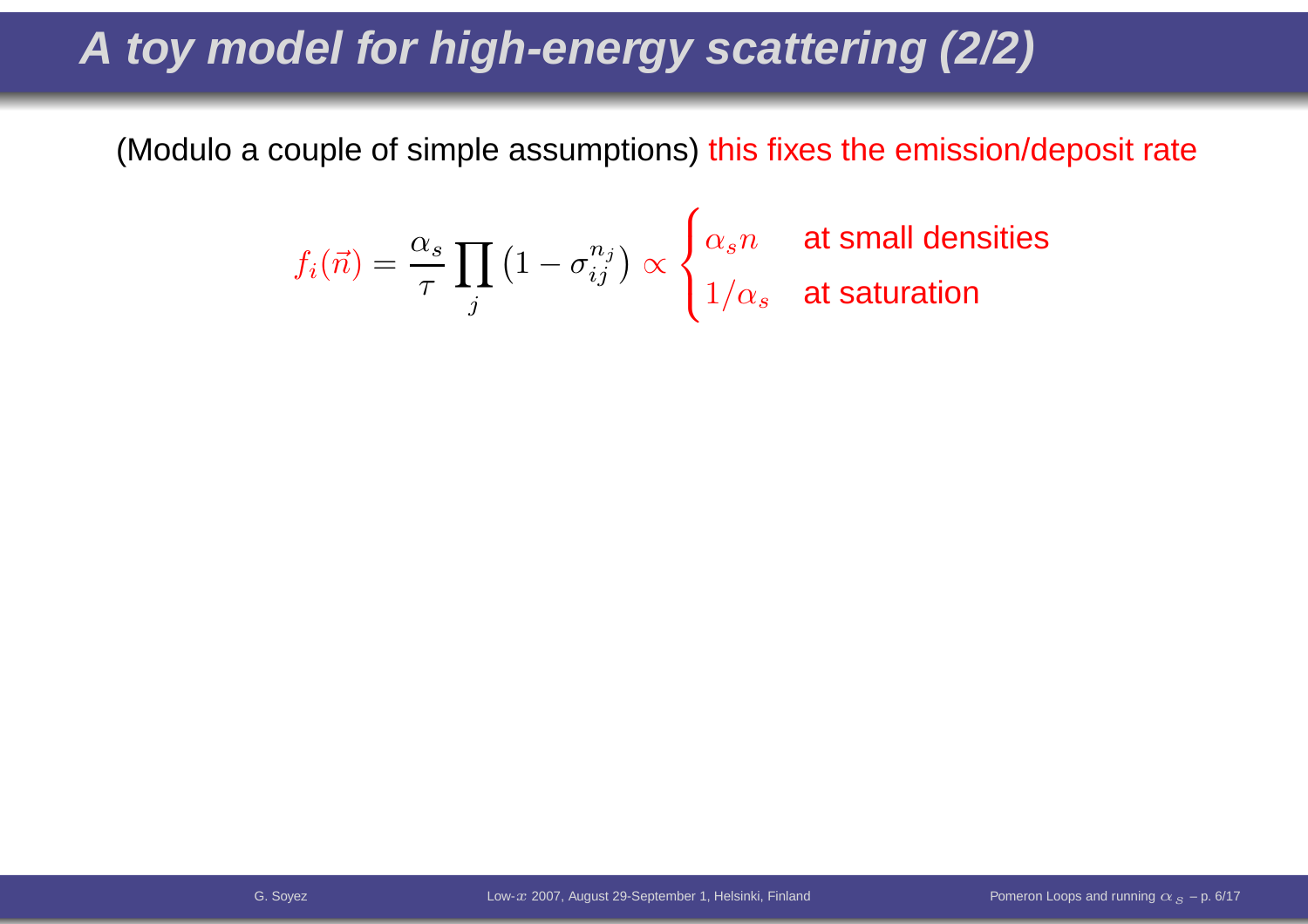### **A toy model for high-energy scattering (2/2)**

(Modulo <sup>a</sup> couple of simple assumptions) this fixes the emission/deposit rate

$$
f_i(\vec{n}) = \frac{\alpha_i}{\tau} \prod_j \left(1 - \sigma_{ij}^{n_j}\right) \propto \begin{cases} \alpha_s n & \text{at small densities} \\ 1/\alpha_s & \text{at saturation} \end{cases}
$$

- Fixed coupling:  $\tau_{xy}=\alpha^2\exp(|x|)$ Running coupling:  $\alpha^2\to\alpha_x\alpha_y$  $y|) = \alpha^2$  $^2r^2$  $\frac{2}{<} / r^2_{>}$  $>$  $\;\tilde{\;\;}\;\rightarrow \alpha_x\alpha_y$
- Same type of hierarchy as for the dipole picture e.g.

Dipole-target amplitude: ∂ $\,$  $\langle T_x$  $\Big\rangle$  $=\alpha_x$  $x \int_{z}$  $\,e\,$  $|x$  $z| \, \langle T_z(1$  $T_x$  $\big)\big\rangle$ 

Contains "BFKL", saturation and flucts.; Mean-field:  $\braket{T_x T_z} = \braket{T_x}\braket{T_z}$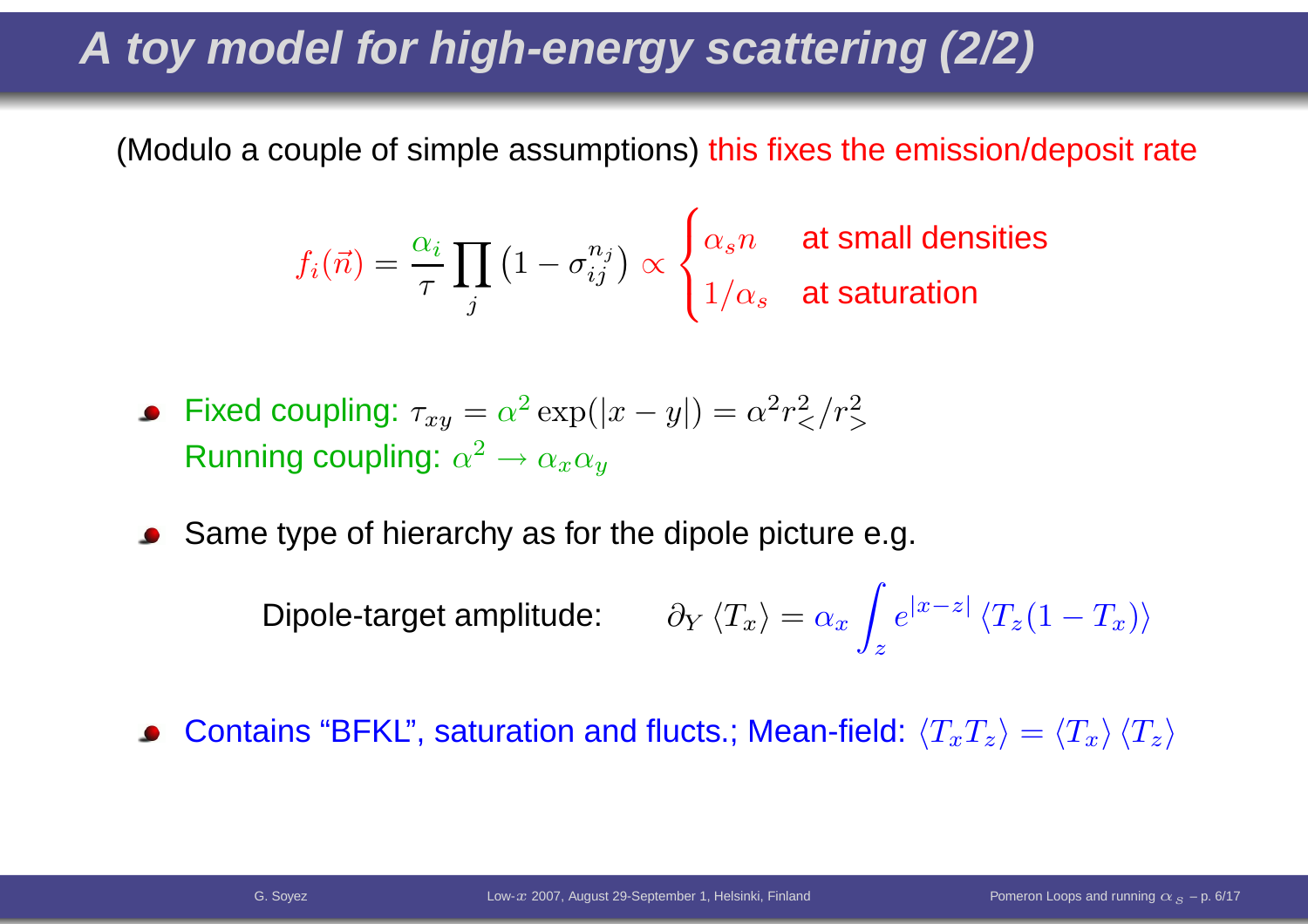Universality at play: everything goes as for the BK/pomeron-loops equations:

- Linear Kernel (by Mellin transform):  $\chi(\gamma) = \frac{1}{1 \gamma^2}$
- "critical" parameters for mean-field saturation physics:  $\gamma_c$ ,  $v_c$ ,  $\chi''_c$
- All (qualitative) "standard results" recovered: geometric scaling for mean-field, diffusive scaling with pomeron loops
- see Guillaume Beuf's talk for the detailed analytic results

In what follows, we compare (numerically)mean field vs. pomeron loops at fixed and running coupling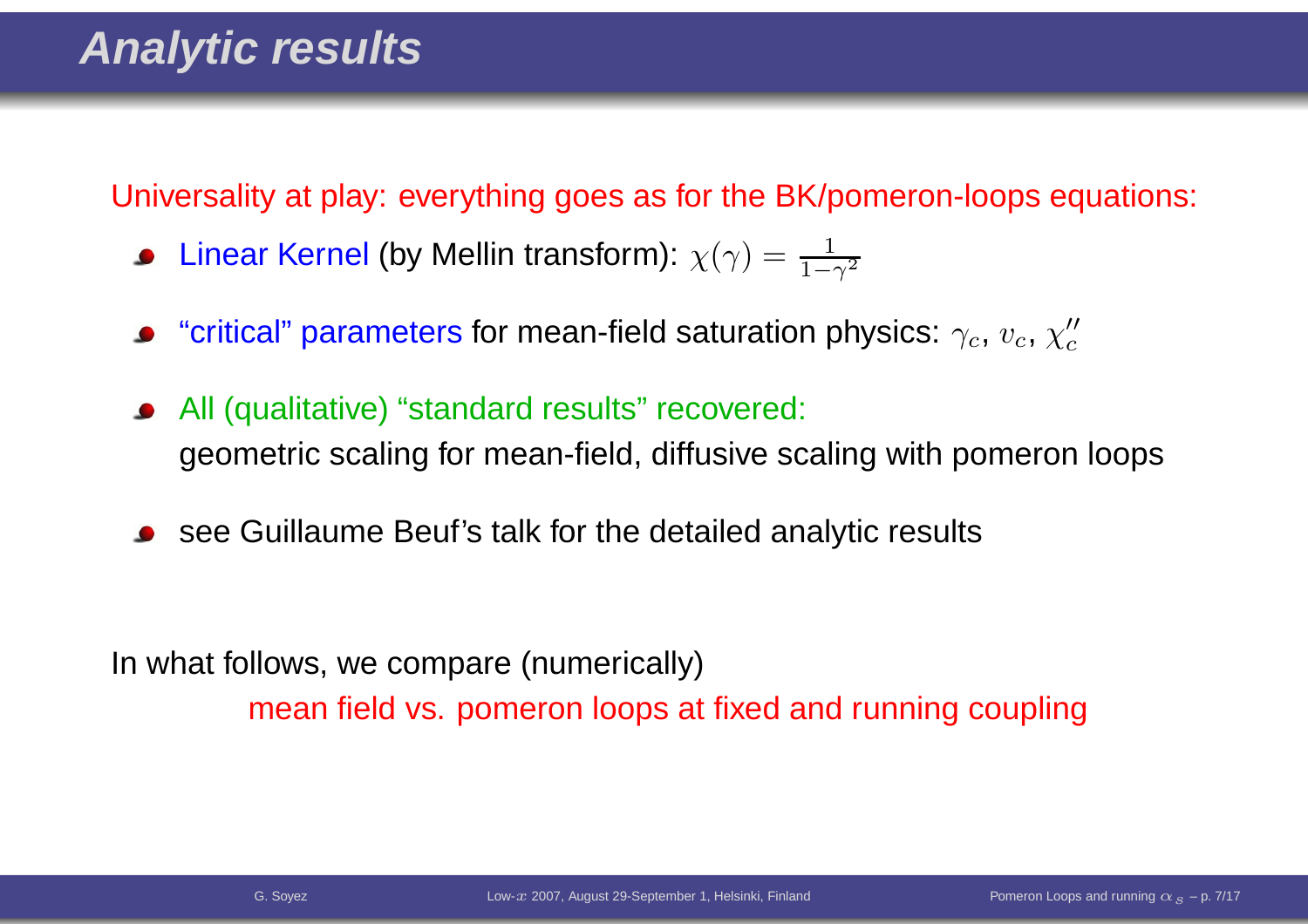#### **Fixed coupling results:**

**We recover the "traditional features" of the dipole evolution**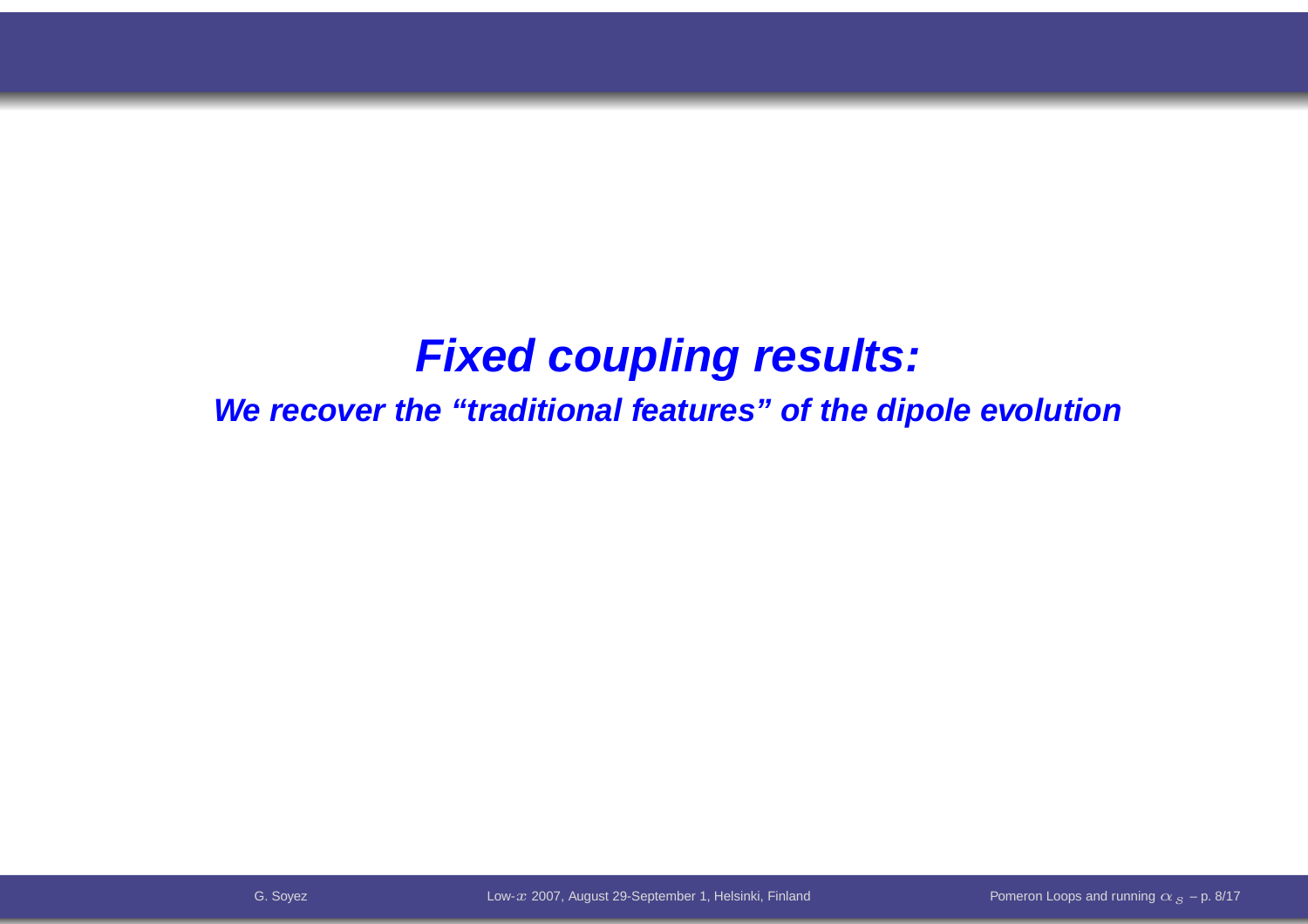#### **Fixed coupling results**

Monte-Carlo simulation of the particle processInitial condition:  $n(x, Y = 0) = N_0 \Theta(x_0 - x)$ 



Universality: same properties as in QCD/sFKPP

- Event-by-event: geometric scaling <sup>+</sup> fluctuations in the tail
- Average: violations of geometric scaling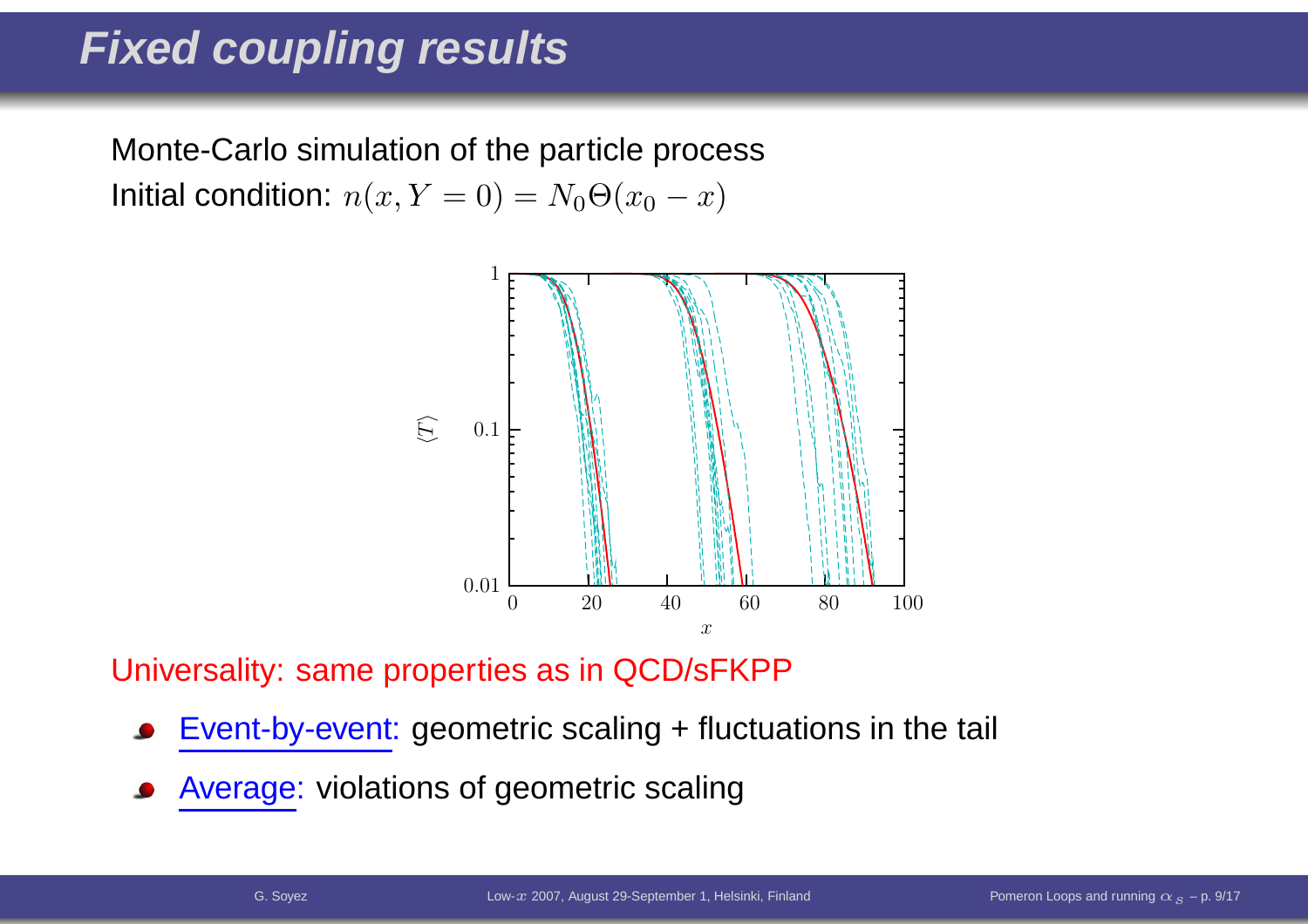#### **Fixed coupling: saturation scale statistics**



- $\langle x_s \rangle = v \alpha_s Y$  and  $\sigma^2$  $\equiv$  $\Big\langle$  $\langle x^2 \rangle$  s $\rangle - \langle x$  ${x_s}\rangle^2$  $\alpha = D\alpha$  $_s Y$
- <u>Mean-field</u>:  $v \rightarrow v$ <sub>mean field</sub>,  $D=0$  for all  $\alpha_s$
- ${\sf Fluct.}\:v < v_{\sf mean}$  field  $\cdot$   $\alpha_s$  $\mathscr{A} \Rightarrow v \searrow D \nearrow$
- Order of magnitude:  $\sigma^2 \gg 1$  $^2 \gg 1, \, D \sim 1$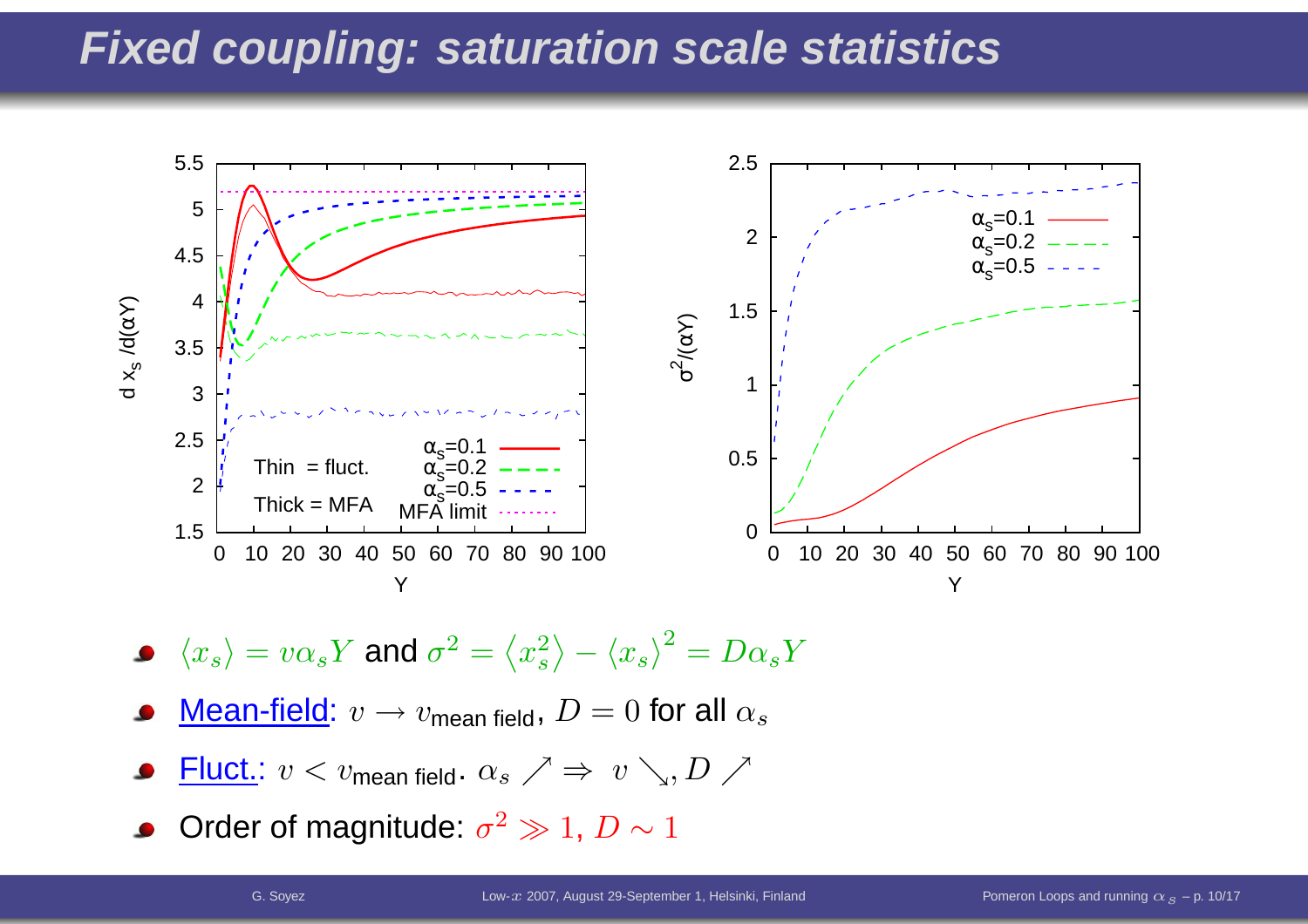**Our toy model lies in the universality class of sFKPP!**

### **What survives with running coupling?**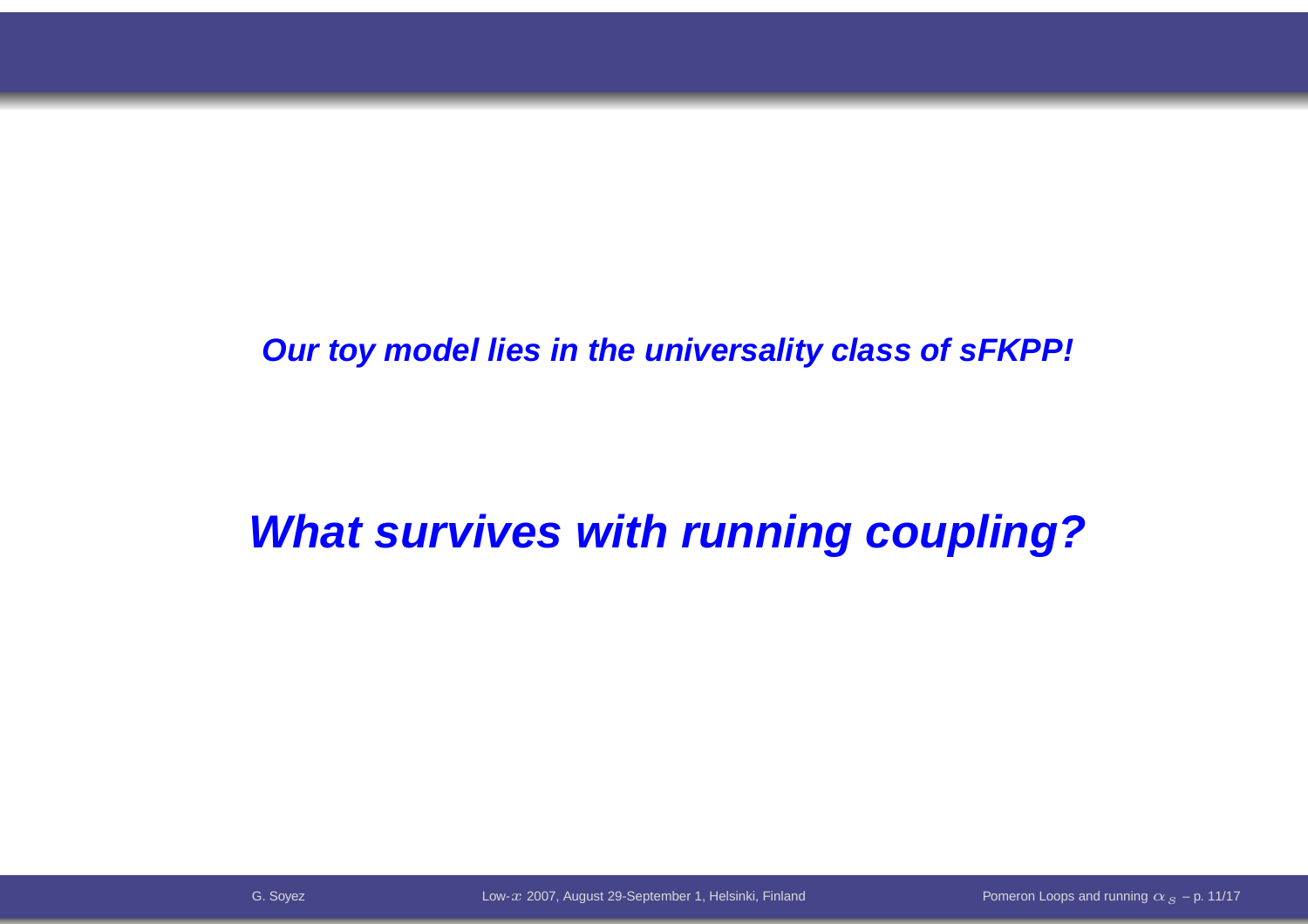#### **Running coupling: saturation scale**



The "time" variable is now  $\sqrt{Y/\beta}$  instead of  $\alpha_s Y$ 

Same effects observed

#### **much less important than with fixed-coupling!!!**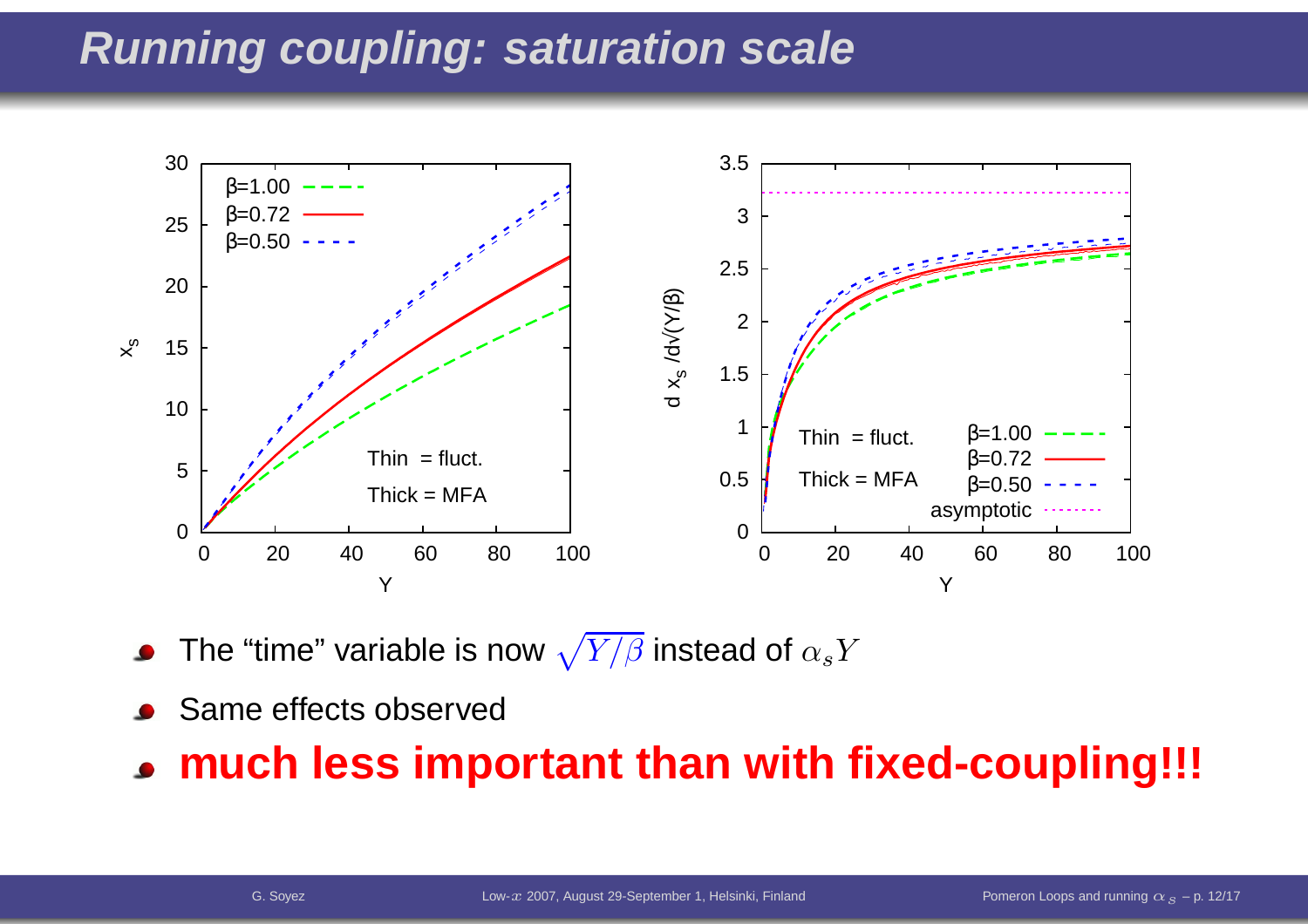#### **Running coupling: dispersion**



Again:  $\sigma^2$  $^2 \propto D \sqrt{Y / \beta}$  with  $D$  increasing with coupling strength

Order of magnitude:  $\sigma^2$  $f$  mognitus  $^2\sim 1,\, D\ll 1$ (fixed coupl.: Order of magnitude:  $\sigma^2$  $^2 \gg 1, \, D \sim 1)$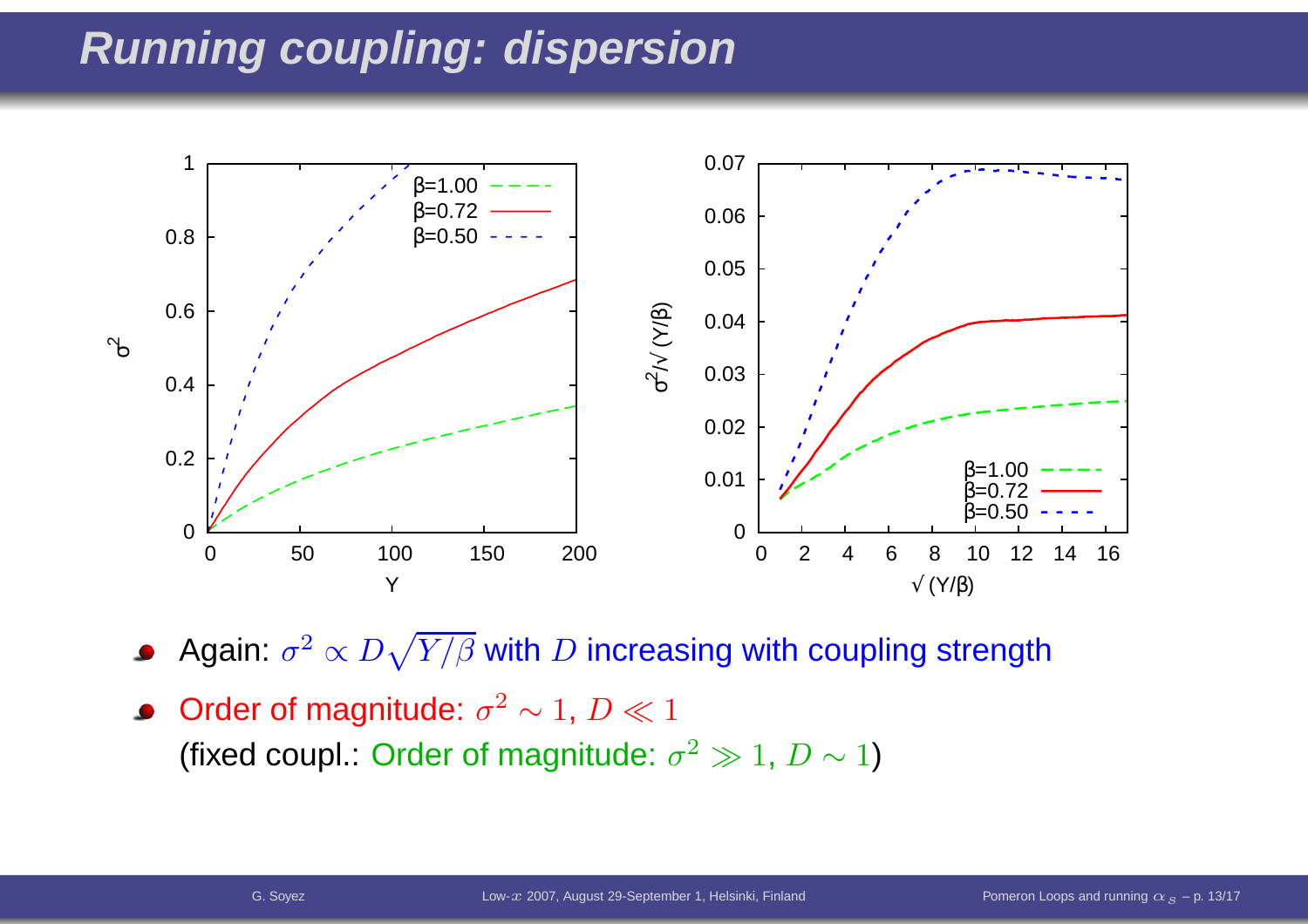#### **Pomeron loops & running** $\alpha_s$

#### **Pomeron-loop effects much less importantwith running coupling**



- checked up to  $Y=400$  !!!
- checked with different initial conditions
- checked with different IR regularisations of  $\alpha_s$
- Asymptotic results should be reached but much later than
	- (i) with fixed coupling,
	- (ii) relevant for phenomenology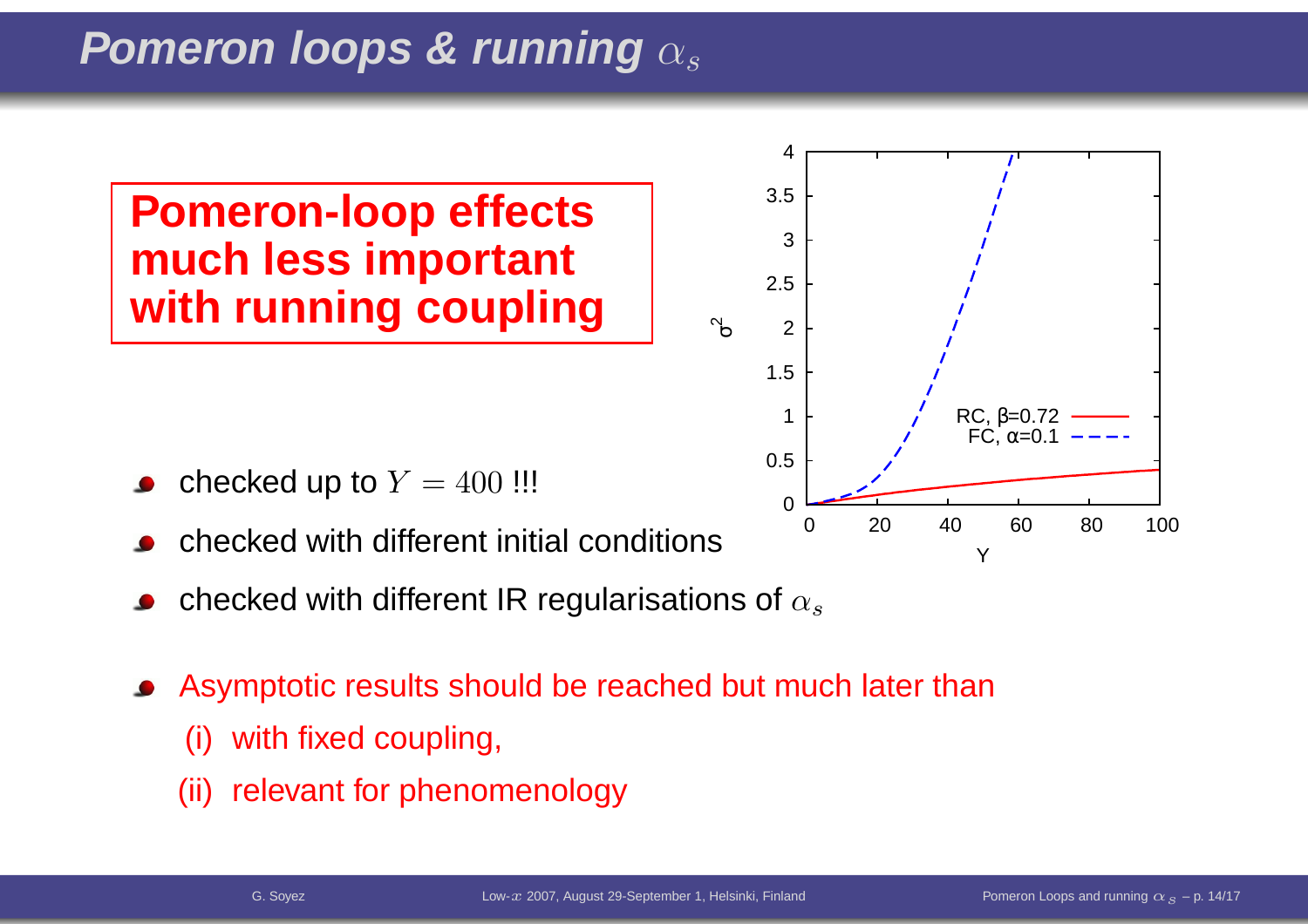#### **Argument: formation time**



Competition between 1. BFKL-like evolution

- of the fluctuation
- 2. Front evolution to the right

Fluctuations start when geometric scaling window down to  $T\approx\alpha_s^2$  $\Rightarrow$  formation time to get a front of length  $L = \log(1/\alpha_s)/\gamma_d$  s $_s)/\gamma_c$  :

- Fixed coupling:  $Y_{\mathsf{form}} \approx (1/\alpha)$  $_{s})L^{2}$  $^2\sim 5 -10$  for  $\alpha_s = 0.2$
- Running coupling:  $Y_{\mathsf{form}} \approx \beta L^6$  $\delta \sim 400$  for  $\beta = 0.72$
- $\Rightarrow$  Fluctuations come out much later with running coupling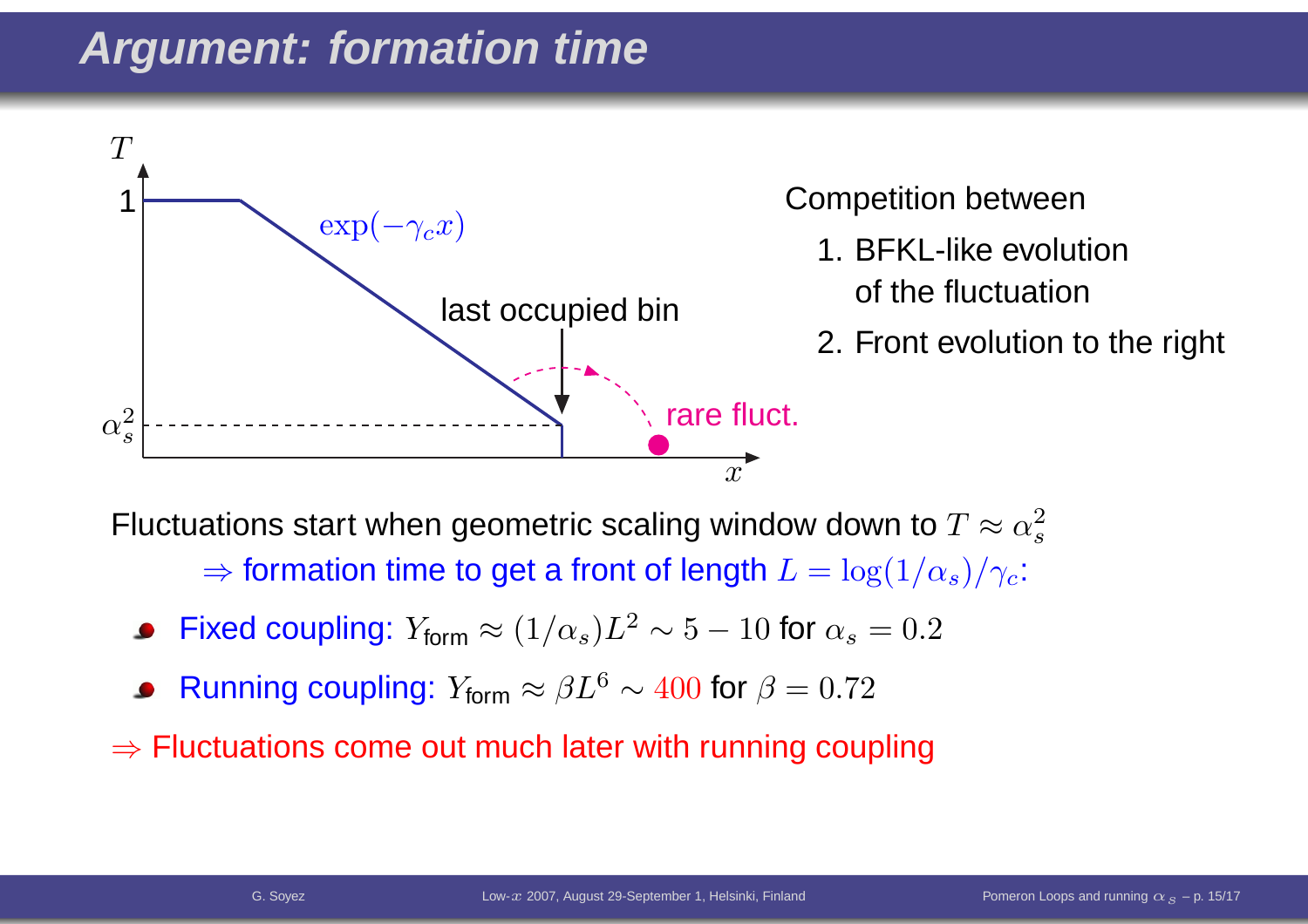#### **Note on geometric scaling**

All this suggests that BK/Mean-field + running coupling is sufficient  $\Rightarrow$  we're happy with BK's geometric scaling!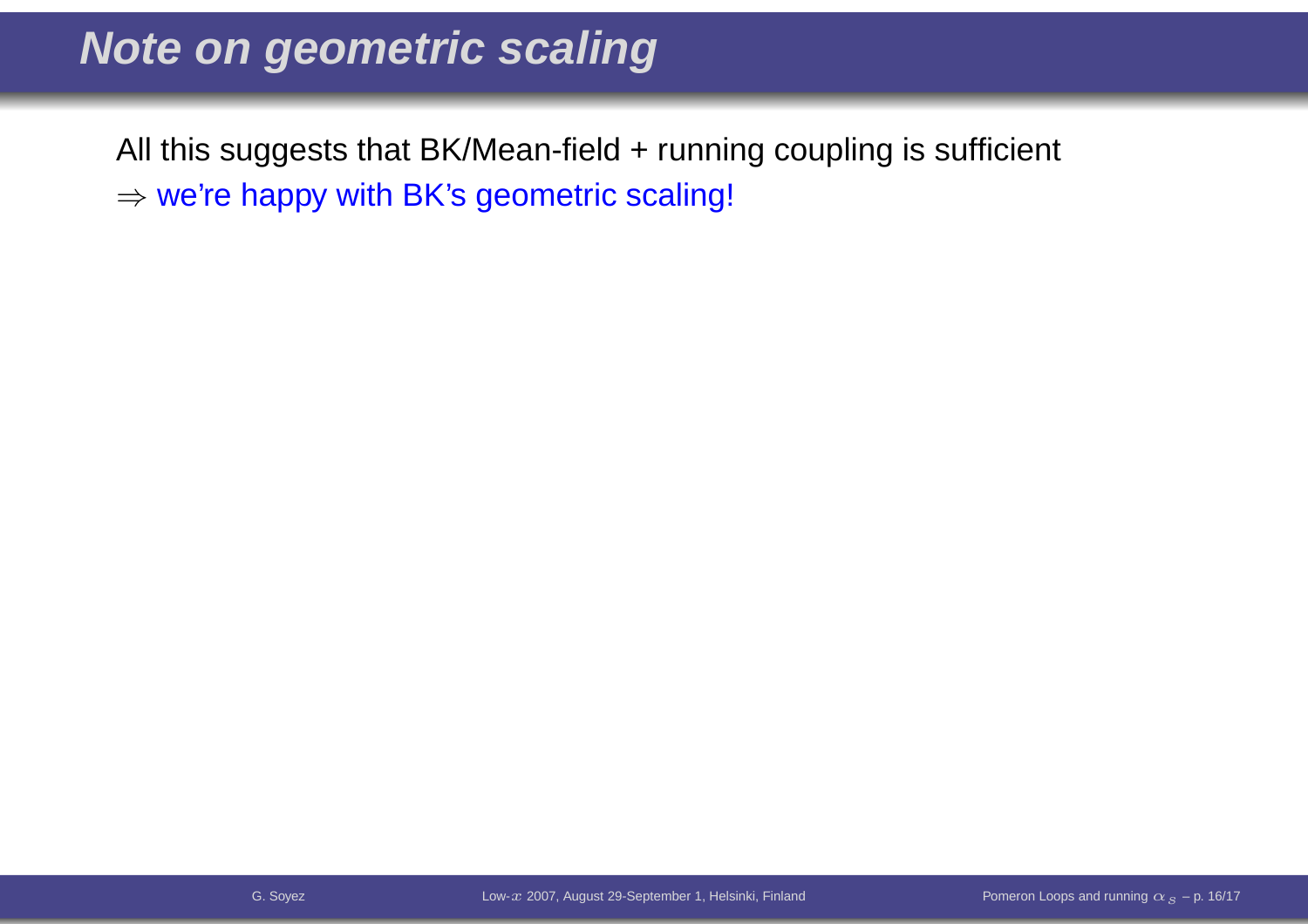#### **Note on geometric scaling**

All this suggests that BK/Mean-field + running coupling is sufficient  $\Rightarrow$  we're happy with BK's geometric scaling!

BUT: The reduced front ( $e^{\gamma_c(x)}$  $-x \$  $^{x_{s})}\,T)$  shows a slowly-growing geometric-scaling window !



Haven't we also thrown away geometric scaling?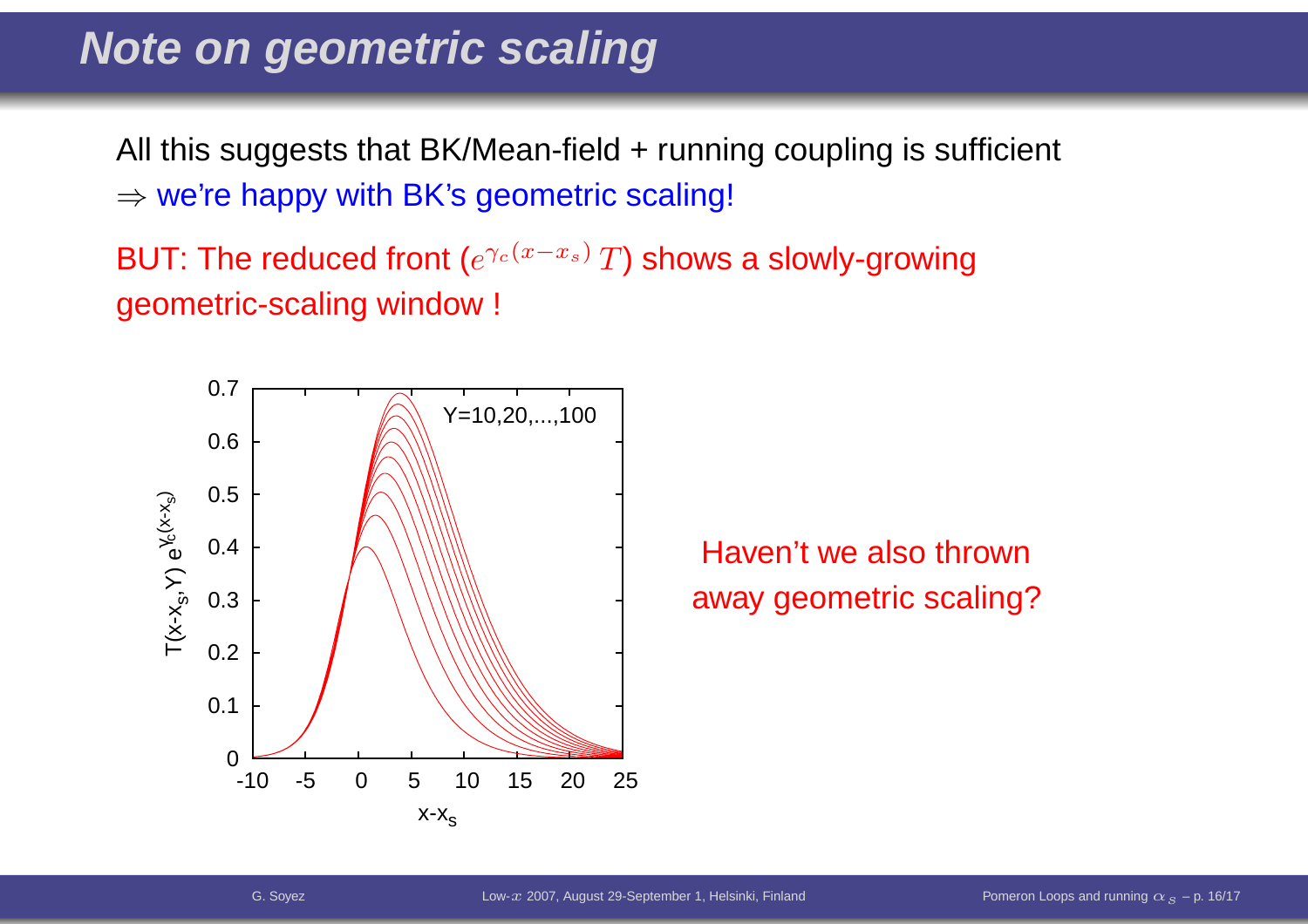#### **Note on geometric scaling**

All this suggests that BK/Mean-field + running coupling is sufficient  $\Rightarrow$  we're happy with BK's geometric scaling!

BUT: The reduced front ( $e^{\gamma_c(x)}$  $-x \$  $^{x_{s})}\,T)$  shows a slowly-growing geometric-scaling window !

Hopefully, an approximate/effective scaling seems to hold



Though with a slightly larger (effective) slope